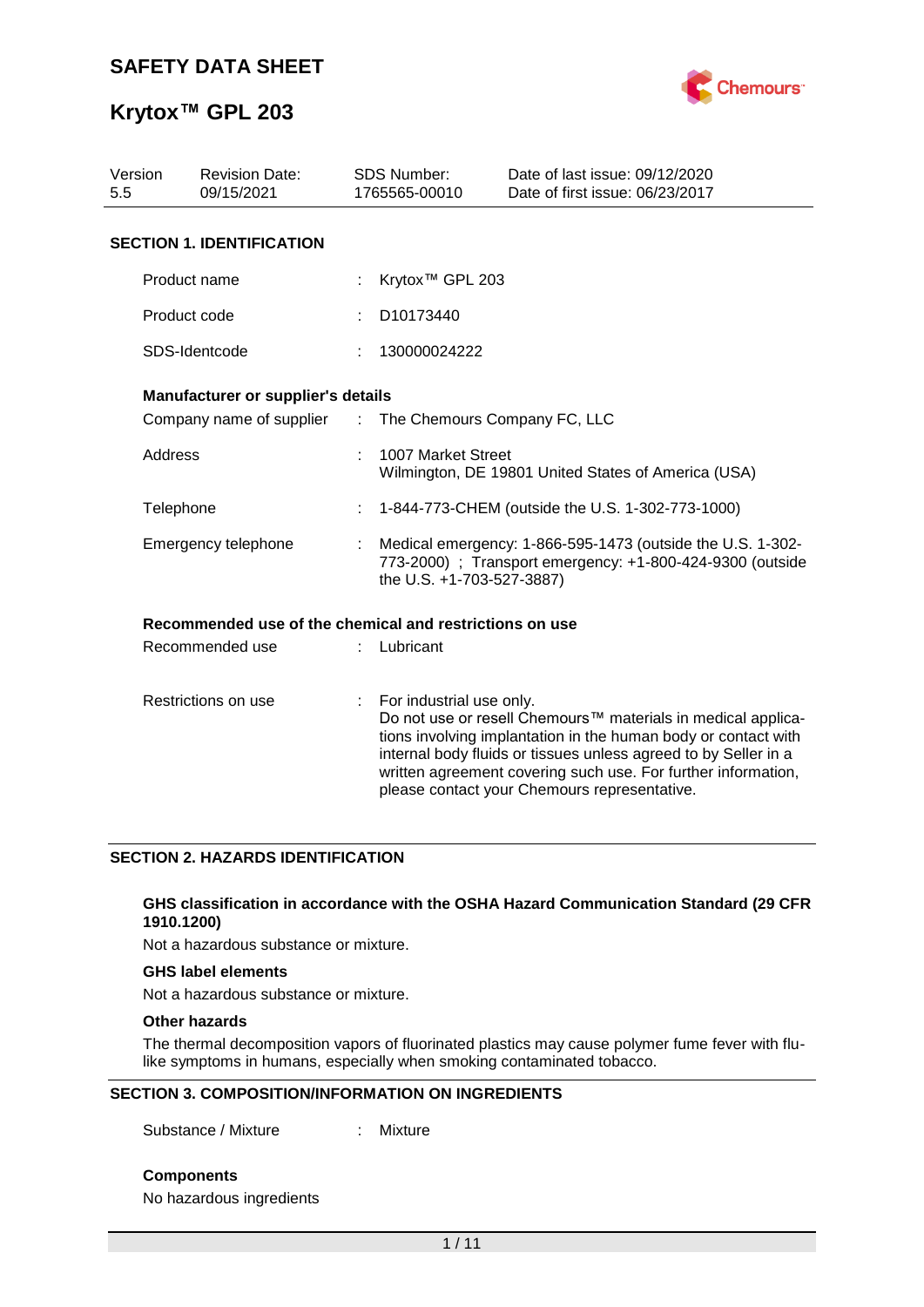

| Version<br>5.5                                                    | <b>Revision Date:</b><br>09/15/2021  |    | <b>SDS Number:</b><br>1765565-00010                                                                                                                                                                                                                                                                                                                            | Date of last issue: 09/12/2020<br>Date of first issue: 06/23/2017                                    |  |  |
|-------------------------------------------------------------------|--------------------------------------|----|----------------------------------------------------------------------------------------------------------------------------------------------------------------------------------------------------------------------------------------------------------------------------------------------------------------------------------------------------------------|------------------------------------------------------------------------------------------------------|--|--|
|                                                                   | <b>SECTION 4. FIRST AID MEASURES</b> |    |                                                                                                                                                                                                                                                                                                                                                                |                                                                                                      |  |  |
|                                                                   |                                      |    |                                                                                                                                                                                                                                                                                                                                                                |                                                                                                      |  |  |
|                                                                   | If inhaled                           | ÷. | If inhaled, remove to fresh air.<br>Get medical attention if symptoms occur.                                                                                                                                                                                                                                                                                   |                                                                                                      |  |  |
|                                                                   | In case of skin contact              |    |                                                                                                                                                                                                                                                                                                                                                                | Wash with water and soap as a precaution.<br>Get medical attention if symptoms occur.                |  |  |
| In case of eye contact                                            |                                      |    |                                                                                                                                                                                                                                                                                                                                                                | Flush eyes with water as a precaution.<br>Get medical attention if irritation develops and persists. |  |  |
| If swallowed                                                      |                                      |    | If swallowed, DO NOT induce vomiting.<br>Get medical attention if symptoms occur.<br>Rinse mouth thoroughly with water.                                                                                                                                                                                                                                        |                                                                                                      |  |  |
| Most important symptoms<br>and effects, both acute and<br>delayed |                                      |    | Inhalation may provoke the following symptoms:<br>Irritation<br>Lung edema<br>Eye contact may provoke the following symptoms<br><b>Blurred vision</b><br><b>Discomfort</b><br>Lachrymation<br>Skin contact may provoke the following symptoms:<br>Irritation<br>Redness<br>Inhalation may provoke the following symptoms:<br>Irritation<br>Shortness of breath |                                                                                                      |  |  |
|                                                                   | Protection of first-aiders           |    |                                                                                                                                                                                                                                                                                                                                                                | No special precautions are necessary for first aid responders.                                       |  |  |
|                                                                   | Notes to physician                   |    |                                                                                                                                                                                                                                                                                                                                                                | Treat symptomatically and supportively.                                                              |  |  |

### **SECTION 5. FIRE-FIGHTING MEASURES**

| Suitable extinguishing media :           |    | Not applicable<br>Will not burn                                                                                                |
|------------------------------------------|----|--------------------------------------------------------------------------------------------------------------------------------|
| Unsuitable extinguishing<br>media        |    | Not applicable<br>Will not burn                                                                                                |
| Specific hazards during fire<br>fighting | ÷. | Exposure to combustion products may be a hazard to health.                                                                     |
| Hazardous combustion prod-<br>ucts       |    | Hydrogen fluoride<br>carbonyl fluoride<br>potentially toxic fluorinated compounds<br>aerosolized particulates<br>Carbon oxides |
| Specific extinguishing meth-<br>ods      | ÷. | Use extinguishing measures that are appropriate to local cir-<br>cumstances and the surrounding environment.                   |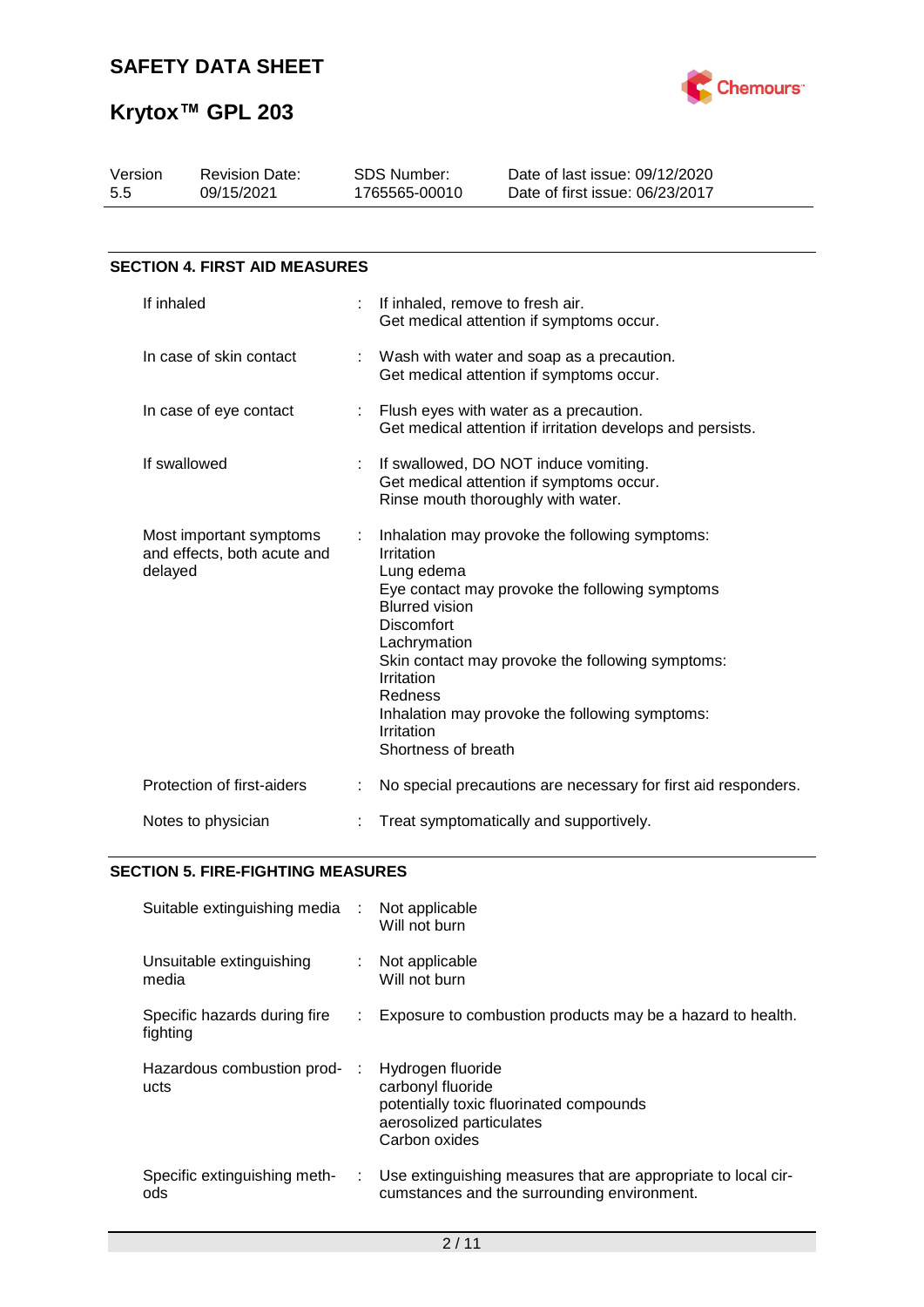

| Version<br>5.5 | <b>Revision Date:</b><br>09/15/2021                                             | SDS Number:<br>1765565-00010                              | Date of last issue: 09/12/2020<br>Date of first issue: 06/23/2017                                                                                                                                                                                                                                                                                                                                                                                                                                                                                                                                                        |
|----------------|---------------------------------------------------------------------------------|-----------------------------------------------------------|--------------------------------------------------------------------------------------------------------------------------------------------------------------------------------------------------------------------------------------------------------------------------------------------------------------------------------------------------------------------------------------------------------------------------------------------------------------------------------------------------------------------------------------------------------------------------------------------------------------------------|
|                |                                                                                 | SO.<br>Evacuate area.                                     | Use water spray to cool unopened containers.<br>Remove undamaged containers from fire area if it is safe to do                                                                                                                                                                                                                                                                                                                                                                                                                                                                                                           |
|                | Special protective equipment :<br>for fire-fighters                             | necessary.                                                | Wear self-contained breathing apparatus for firefighting if<br>Use personal protective equipment.                                                                                                                                                                                                                                                                                                                                                                                                                                                                                                                        |
|                | <b>SECTION 6. ACCIDENTAL RELEASE MEASURES</b>                                   |                                                           |                                                                                                                                                                                                                                                                                                                                                                                                                                                                                                                                                                                                                          |
|                | Personal precautions, protec- :<br>tive equipment and emer-<br>gency procedures |                                                           | Follow safe handling advice (see section 7) and personal pro-<br>tective equipment recommendations (see section 8).                                                                                                                                                                                                                                                                                                                                                                                                                                                                                                      |
|                | <b>Environmental precautions</b>                                                | Avoid release to the environment.<br>cannot be contained. | Prevent further leakage or spillage if safe to do so.<br>Retain and dispose of contaminated wash water.<br>Local authorities should be advised if significant spillages                                                                                                                                                                                                                                                                                                                                                                                                                                                  |
|                | Methods and materials for<br>containment and cleaning up                        | bent.<br>which regulations are applicable.                | Soak up with inert absorbent material.<br>For large spills, provide diking or other appropriate contain-<br>ment to keep material from spreading. If diked material can be<br>pumped, store recovered material in appropriate container.<br>Clean up remaining materials from spill with suitable absor-<br>Local or national regulations may apply to releases and dispo-<br>sal of this material, as well as those materials and items em-<br>ployed in the cleanup of releases. You will need to determine<br>Sections 13 and 15 of this SDS provide information regarding<br>certain local or national requirements. |

### **SECTION 7. HANDLING AND STORAGE**

| Technical measures           |    | See Engineering measures under EXPOSURE<br>CONTROLS/PERSONAL PROTECTION section.                                                                                                                                           |
|------------------------------|----|----------------------------------------------------------------------------------------------------------------------------------------------------------------------------------------------------------------------------|
| Local/Total ventilation      |    | Use only with adequate ventilation.                                                                                                                                                                                        |
| Advice on safe handling      |    | Handle in accordance with good industrial hygiene and safety<br>practice, based on the results of the workplace exposure as-<br>sessment<br>Take care to prevent spills, waste and minimize release to the<br>environment. |
| Conditions for safe storage  | t. | Keep in properly labeled containers.<br>Store in accordance with the particular national regulations.                                                                                                                      |
| Materials to avoid           |    | No special restrictions on storage with other products.                                                                                                                                                                    |
| Further information on stor- |    | No decomposition if stored and applied as directed.                                                                                                                                                                        |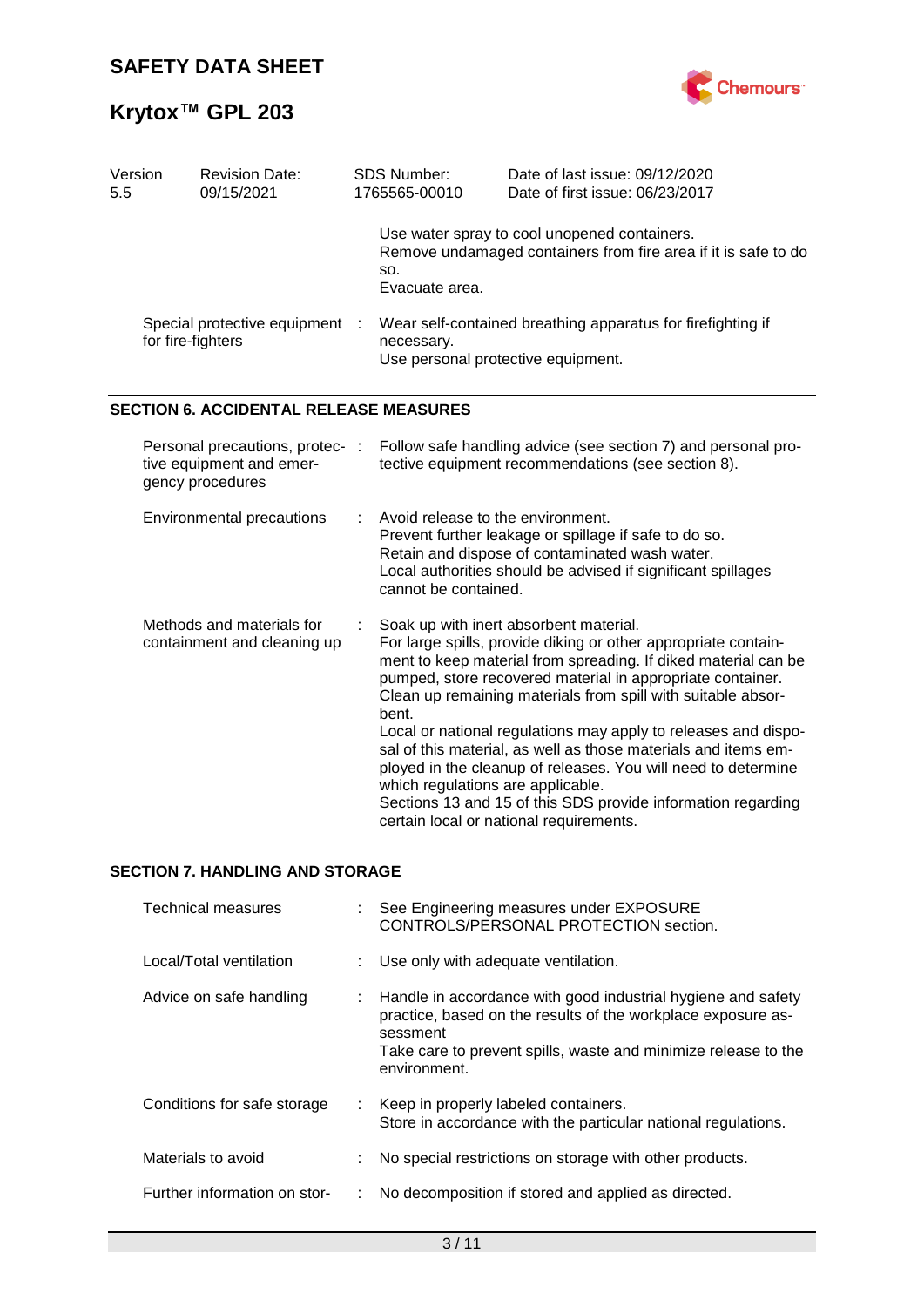

09/12/2020 06/23/2017

## **Krytox™ GPL 203**

| Version | <b>Revision Date:</b> | <b>SDS Number:</b> | Date of last issue:  |
|---------|-----------------------|--------------------|----------------------|
| 5.5     | 09/15/2021            | 1765565-00010      | Date of first issue: |

age stability

#### **SECTION 8. EXPOSURE CONTROLS/PERSONAL PROTECTION**

#### **Ingredients with workplace control parameters**

Contains no substances with occupational exposure limit values.

#### **Occupational exposure limits of decomposition products**

| Components          | CAS-No.   | Value type             | Control parame-           | <b>Basis</b>     |
|---------------------|-----------|------------------------|---------------------------|------------------|
|                     |           | (Form of               | ters / Permissible        |                  |
|                     |           | exposure)              | concentration             |                  |
| Hydrofluoric acid   | 7664-39-3 | <b>TWA</b>             | $0.5$ ppm                 | <b>ACGIH</b>     |
|                     |           |                        | (Fluorine)                |                  |
|                     |           | $\overline{C}$         | 2 ppm                     | <b>ACGIH</b>     |
|                     |           |                        | (Fluorine)                |                  |
|                     |           | $\overline{\text{c}}$  | 6 ppm                     | <b>NIOSH REL</b> |
|                     |           |                        | $5$ mg/m <sup>3</sup>     |                  |
|                     |           |                        |                           |                  |
|                     |           | <b>TWA</b>             | 3 ppm                     | <b>NIOSH REL</b> |
|                     |           |                        | $2.5$ mg/m <sup>3</sup>   |                  |
|                     |           | <b>TWA</b>             | 3 ppm                     | OSHA Z-2         |
| Carbonyl difluoride | 353-50-4  | <b>TWA</b>             | 2 ppm                     | <b>ACGIH</b>     |
|                     |           |                        |                           |                  |
|                     |           | <b>STEL</b>            | 5 ppm                     | <b>ACGIH</b>     |
|                     |           | <b>TWA</b>             | 2 ppm                     | <b>NIOSH REL</b> |
|                     |           |                        | $5 \text{ mg/m}^3$        |                  |
|                     |           | $\overline{\text{ST}}$ | 5 ppm                     | <b>NIOSH REL</b> |
|                     |           |                        | $15 \text{ mg/m}^3$       |                  |
|                     |           |                        |                           |                  |
| Carbon dioxide      | 124-38-9  | <b>TWA</b>             | 5,000 ppm                 | <b>ACGIH</b>     |
|                     |           |                        |                           |                  |
|                     |           | <b>STEL</b>            | 30,000 ppm                | <b>ACGIH</b>     |
|                     |           | <b>TWA</b>             | 5,000 ppm                 | <b>NIOSH REL</b> |
|                     |           |                        | 9,000 mg/m <sup>3</sup>   |                  |
|                     |           | <b>ST</b>              | 30,000 ppm                | <b>NIOSH REL</b> |
|                     |           |                        | 54,000 mg/m <sup>3</sup>  |                  |
|                     |           | <b>TWA</b>             | 5,000 ppm                 | OSHA Z-1         |
|                     |           |                        | $9,000$ mg/m <sup>3</sup> |                  |
| Carbon monoxide     | 630-08-0  | <b>TWA</b>             | 25 ppm                    | <b>ACGIH</b>     |
|                     |           |                        |                           |                  |
|                     |           | <b>TWA</b>             |                           | <b>NIOSH REL</b> |
|                     |           |                        | 35 ppm                    |                  |
|                     |           |                        | $40$ mg/m <sup>3</sup>    |                  |
|                     |           | $\mathsf{C}$           | 200 ppm                   | <b>NIOSH REL</b> |
|                     |           |                        | 229 mg/m <sup>3</sup>     |                  |
|                     |           | <b>TWA</b>             | 50 ppm                    | OSHA Z-1         |
|                     |           |                        | 55 mg/m <sup>3</sup>      |                  |

**Engineering measures** : Processing may form hazardous compounds (see section 10).

Ensure adequate ventilation, especially in confined areas. Minimize workplace exposure concentrations.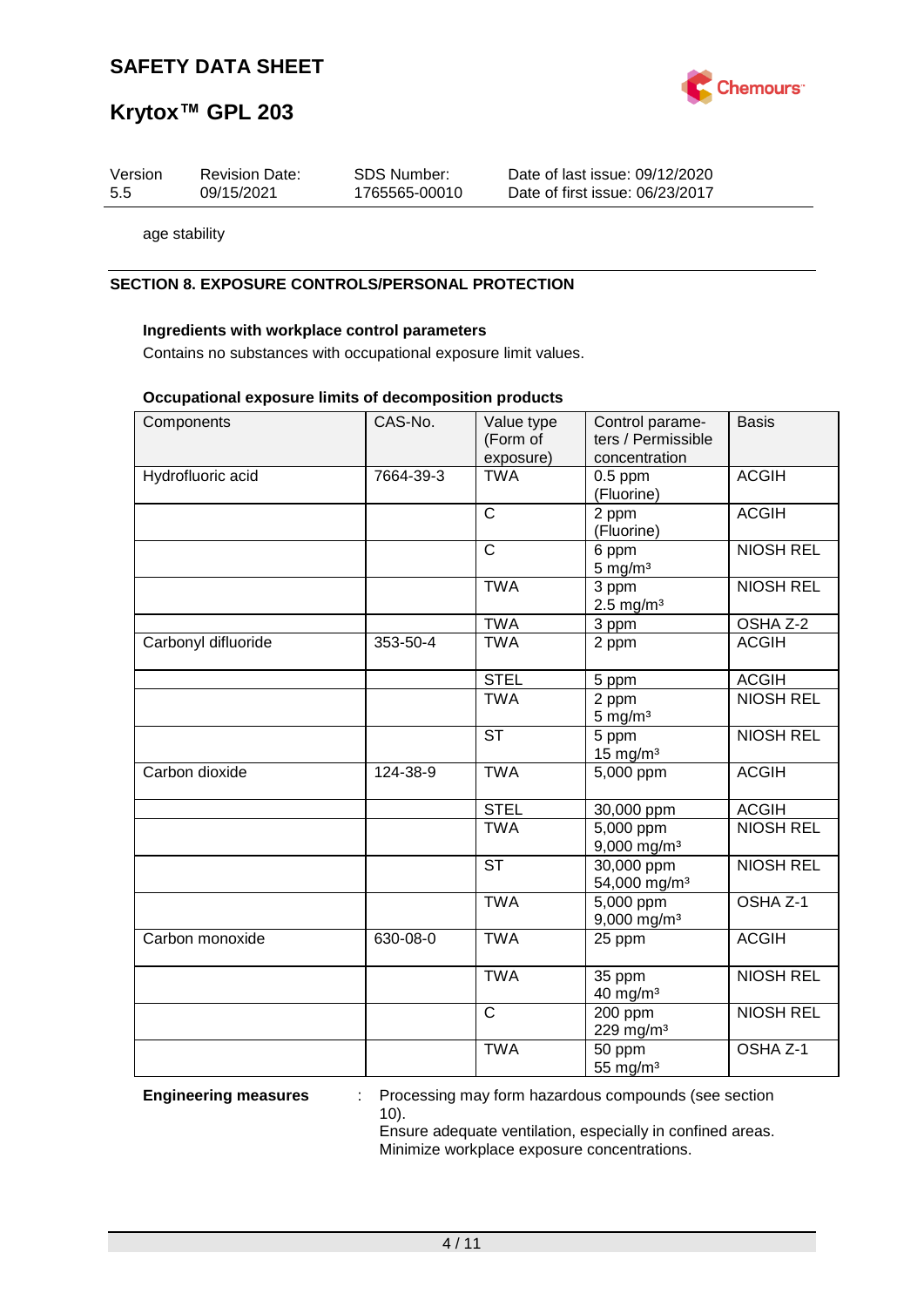

| Version | <b>Revision Date:</b>         | <b>SDS Number:</b> | Date of last issue: 09/12/2020                                                                                                                                                                                                                                                                                                                                                                                                                                                                                                                                                                                                                                                            |
|---------|-------------------------------|--------------------|-------------------------------------------------------------------------------------------------------------------------------------------------------------------------------------------------------------------------------------------------------------------------------------------------------------------------------------------------------------------------------------------------------------------------------------------------------------------------------------------------------------------------------------------------------------------------------------------------------------------------------------------------------------------------------------------|
| 5.5     | 09/15/2021                    | 1765565-00010      | Date of first issue: 06/23/2017                                                                                                                                                                                                                                                                                                                                                                                                                                                                                                                                                                                                                                                           |
|         | Personal protective equipment |                    |                                                                                                                                                                                                                                                                                                                                                                                                                                                                                                                                                                                                                                                                                           |
|         | Respiratory protection        | protection.        | General and local exhaust ventilation is recommended to<br>maintain vapor exposures below recommended limits. Where<br>concentrations are above recommended limits or are<br>unknown, appropriate respiratory protection should be worn.<br>Follow OSHA respirator regulations (29 CFR 1910.134) and<br>use NIOSH/MSHA approved respirators. Protection provided<br>by air purifying respirators against exposure to any hazar-<br>dous chemical is limited. Use a positive pressure air supplied<br>respirator if there is any potential for uncontrolled release,<br>exposure levels are unknown, or any other circumstance<br>where air purifying respirators may not provide adequate |
|         | Hand protection               |                    |                                                                                                                                                                                                                                                                                                                                                                                                                                                                                                                                                                                                                                                                                           |
|         | Remarks                       |                    | Wash hands before breaks and at the end of workday.                                                                                                                                                                                                                                                                                                                                                                                                                                                                                                                                                                                                                                       |
|         | Eye protection                | Safety glasses     | Wear the following personal protective equipment:                                                                                                                                                                                                                                                                                                                                                                                                                                                                                                                                                                                                                                         |
|         | Skin and body protection      |                    | Skin should be washed after contact.                                                                                                                                                                                                                                                                                                                                                                                                                                                                                                                                                                                                                                                      |
|         | Hygiene measures              | king place.        | If exposure to chemical is likely during typical use, provide<br>eye flushing systems and safety showers close to the wor-<br>When using do not eat, drink or smoke.<br>Wash contaminated clothing before re-use.                                                                                                                                                                                                                                                                                                                                                                                                                                                                         |

### **SECTION 9. PHYSICAL AND CHEMICAL PROPERTIES**

| Appearance                                                     |   | Grease                                              |
|----------------------------------------------------------------|---|-----------------------------------------------------|
| Color                                                          | ÷ | white                                               |
| Odor                                                           | ÷ | odorless                                            |
| <b>Odor Threshold</b>                                          | ÷ | No data available                                   |
| рH                                                             |   | : 7                                                 |
| Melting point/freezing point : 608 °F / 320 °C                 |   |                                                     |
| Initial boiling point and boiling : No data available<br>range |   |                                                     |
| Flash point                                                    | ÷ | Method: Pensky-Martens closed cup<br>Not applicable |
| Evaporation rate                                               | ÷ | Not applicable                                      |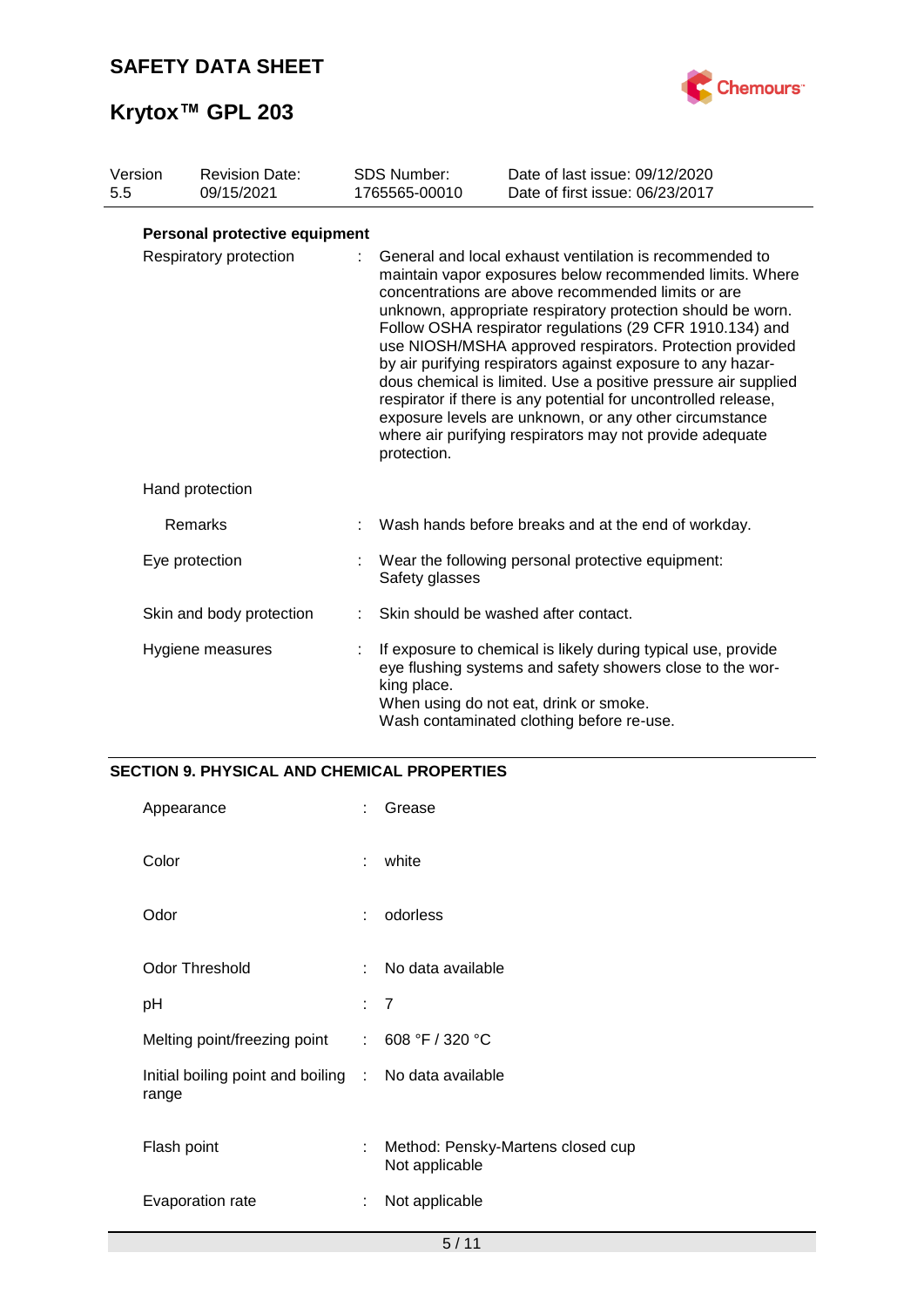

# **Krytox™ GPL 203**

| 5.5 | Version         | <b>Revision Date:</b><br>09/15/2021                 |                | <b>SDS Number:</b><br>1765565-00010 | Date of last issue: 09/12/2020<br>Date of first issue: 06/23/2017 |
|-----|-----------------|-----------------------------------------------------|----------------|-------------------------------------|-------------------------------------------------------------------|
|     |                 |                                                     |                |                                     |                                                                   |
|     |                 | Flammability (solid, gas)                           | ÷.             | Will not burn                       |                                                                   |
|     |                 | Upper explosion limit / Upper<br>flammability limit | $\mathbb{R}^n$ | No data available                   |                                                                   |
|     |                 | Lower explosion limit / Lower<br>flammability limit | $\mathbb{R}^n$ | No data available                   |                                                                   |
|     |                 | Vapor pressure                                      |                | Not applicable                      |                                                                   |
|     |                 | Relative vapor density                              |                | Not applicable                      |                                                                   |
|     |                 | Relative density                                    |                | $1.89 - 1.93$                       |                                                                   |
|     | Solubility(ies) | Water solubility                                    |                | insoluble                           |                                                                   |
|     | octanol/water   | Partition coefficient: n-                           |                | Not applicable                      |                                                                   |
|     |                 | Autoignition temperature                            |                | No data available                   |                                                                   |
|     |                 | Decomposition temperature                           | ÷.             | 572 °F / 300 °C                     |                                                                   |
|     | Viscosity       | Viscosity, kinematic                                |                | Not applicable                      |                                                                   |
|     |                 | <b>Explosive properties</b>                         |                | Not explosive                       |                                                                   |
|     |                 | Oxidizing properties                                |                |                                     | The substance or mixture is not classified as oxidizing.          |
|     | Particle size   |                                                     |                | No data available                   |                                                                   |

### **SECTION 10. STABILITY AND REACTIVITY**

| Reactivity                              | t i | Not classified as a reactivity hazard.                                       |
|-----------------------------------------|-----|------------------------------------------------------------------------------|
| Chemical stability                      | ÷.  | Stable under normal conditions.                                              |
| Possibility of hazardous reac-<br>tions | ÷.  | Hazardous decomposition products will be formed at elevated<br>temperatures. |
| Conditions to avoid                     | ÷.  | None known.                                                                  |
| Incompatible materials                  | ÷.  | None.                                                                        |
|                                         |     |                                                                              |

### **Hazardous decomposition products**

| Thermal decomposition | : Hydrofluoric acid<br>Carbonyl difluoride |
|-----------------------|--------------------------------------------|
|                       | Carbon dioxide                             |
|                       | Carbon monoxide                            |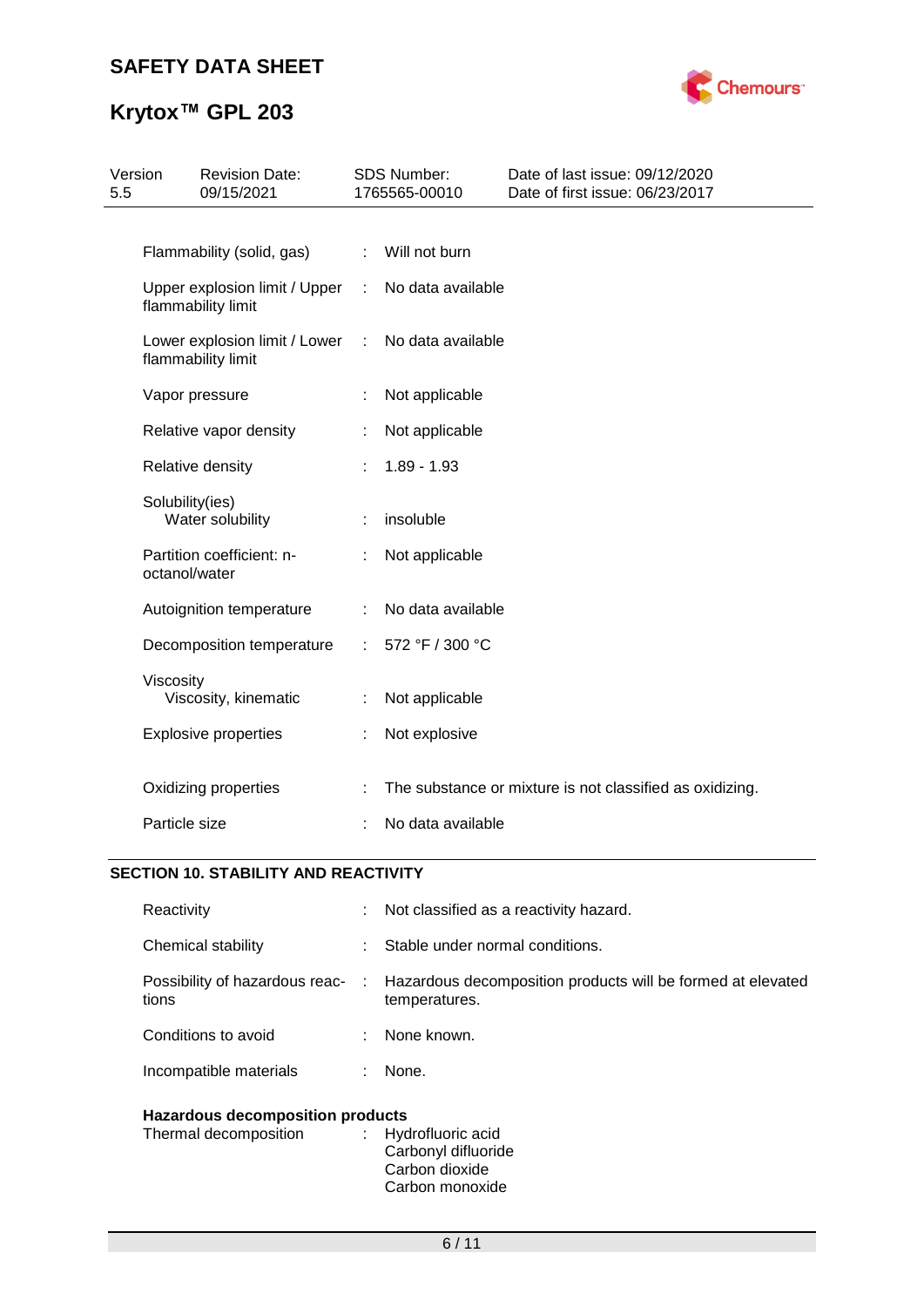

## **Krytox™ GPL 203**

| Version | <b>Revision Date:</b> | SDS Number:   | Date of last issue: 09/12/2020  |
|---------|-----------------------|---------------|---------------------------------|
| 5.5     | 09/15/2021            | 1765565-00010 | Date of first issue: 06/23/2017 |
|         |                       |               |                                 |

#### **SECTION 11. TOXICOLOGICAL INFORMATION**

#### **Information on likely routes of exposure**

Skin contact Ingestion Eye contact

#### **Acute toxicity**

Not classified based on available information.

#### **Skin corrosion/irritation**

Not classified based on available information.

#### **Serious eye damage/eye irritation**

Not classified based on available information.

#### **Respiratory or skin sensitization**

#### **Skin sensitization**

Not classified based on available information.

#### **Respiratory sensitization**

Not classified based on available information.

# **Germ cell mutagenicity**

Not classified based on available information.

#### **Carcinogenicity**

Not classified based on available information.<br> **IARC** No ingredient of this product to

- No ingredient of this product present at levels greater than or equal to 0.1% is identified as probable, possible or confirmed human carcinogen by IARC.
- **OSHA** No component of this product present at levels greater than or equal to 0.1% is on OSHA's list of regulated carcinogens.
- **NTP** No ingredient of this product present at levels greater than or equal to 0.1% is identified as a known or anticipated carcinogen by NTP.

#### **Reproductive toxicity**

Not classified based on available information.

#### **STOT-single exposure**

Not classified based on available information.

#### **STOT-repeated exposure**

Not classified based on available information.

#### **Aspiration toxicity**

Not classified based on available information.

#### **SECTION 12. ECOLOGICAL INFORMATION**

**Ecotoxicity** No data available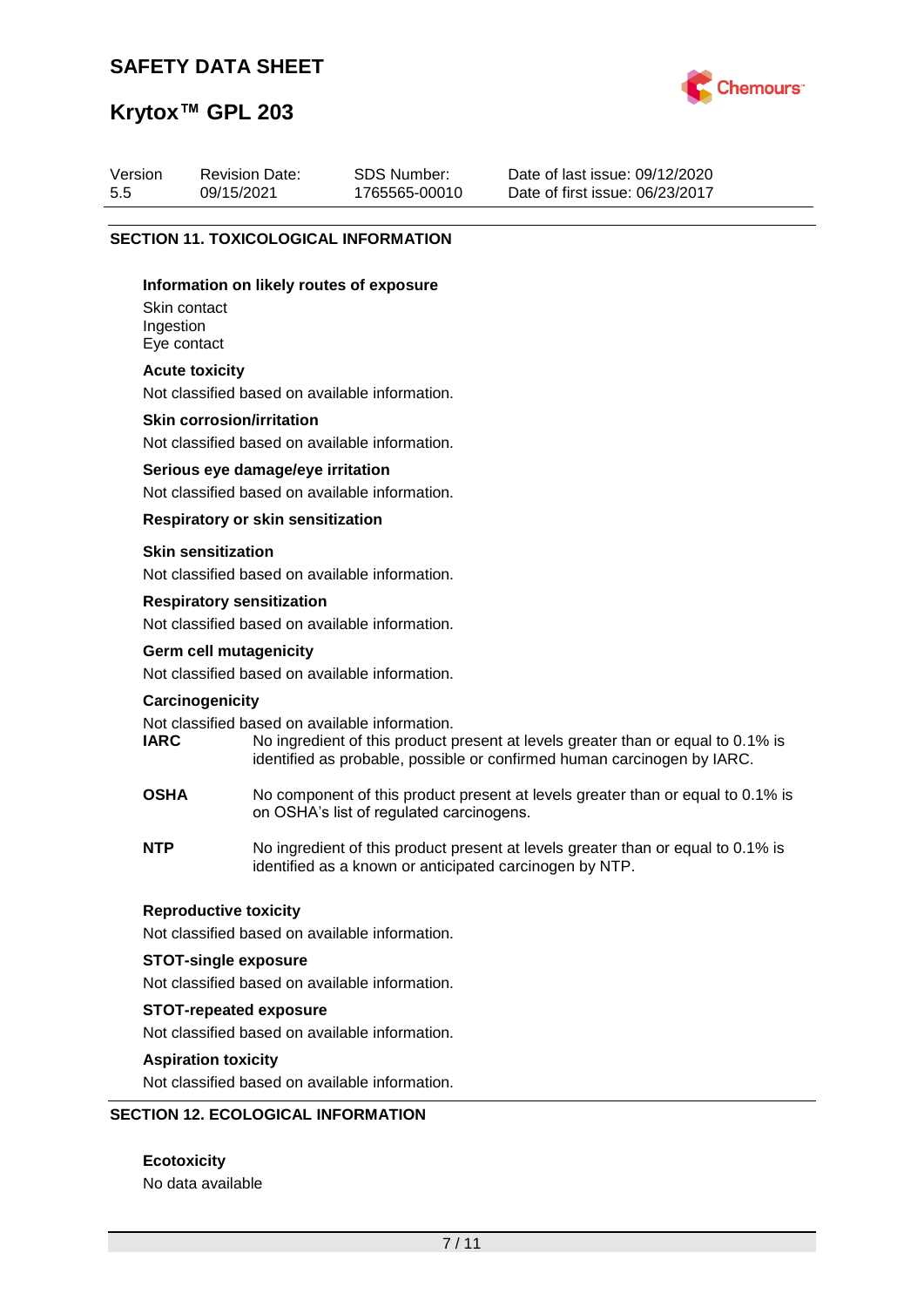

| Version<br>5.5 | <b>Revision Date:</b><br>09/15/2021                                          |   | <b>SDS Number:</b><br>1765565-00010                                                                                                                            | Date of last issue: 09/12/2020<br>Date of first issue: 06/23/2017        |  |  |
|----------------|------------------------------------------------------------------------------|---|----------------------------------------------------------------------------------------------------------------------------------------------------------------|--------------------------------------------------------------------------|--|--|
|                | <b>Persistence and degradability</b>                                         |   |                                                                                                                                                                |                                                                          |  |  |
|                | No data available                                                            |   |                                                                                                                                                                |                                                                          |  |  |
|                | <b>Bioaccumulative potential</b><br>No data available                        |   |                                                                                                                                                                |                                                                          |  |  |
|                | <b>Mobility in soil</b>                                                      |   |                                                                                                                                                                |                                                                          |  |  |
|                | No data available                                                            |   |                                                                                                                                                                |                                                                          |  |  |
|                | Other adverse effects                                                        |   |                                                                                                                                                                |                                                                          |  |  |
|                | No data available                                                            |   |                                                                                                                                                                |                                                                          |  |  |
|                | <b>SECTION 13. DISPOSAL CONSIDERATIONS</b>                                   |   |                                                                                                                                                                |                                                                          |  |  |
|                |                                                                              |   |                                                                                                                                                                |                                                                          |  |  |
|                | <b>Disposal methods</b>                                                      |   |                                                                                                                                                                |                                                                          |  |  |
|                | Waste from residues                                                          | ÷ |                                                                                                                                                                | Dispose of in accordance with local regulations.                         |  |  |
|                | Contaminated packaging                                                       |   | Empty containers should be taken to an approved waste<br>handling site for recycling or disposal.<br>If not otherwise specified: Dispose of as unused product. |                                                                          |  |  |
|                | <b>SECTION 14. TRANSPORT INFORMATION</b><br><b>International Regulations</b> |   |                                                                                                                                                                |                                                                          |  |  |
|                | <b>UNRTDG</b><br>Not regulated as a dangerous good                           |   |                                                                                                                                                                |                                                                          |  |  |
|                | <b>IATA-DGR</b><br>Not regulated as a dangerous good                         |   |                                                                                                                                                                |                                                                          |  |  |
|                | <b>IMDG-Code</b><br>Not regulated as a dangerous good                        |   |                                                                                                                                                                |                                                                          |  |  |
|                | Not applicable for product as supplied.                                      |   |                                                                                                                                                                | Transport in bulk according to Annex II of MARPOL 73/78 and the IBC Code |  |  |
|                | <b>Domestic regulation</b>                                                   |   |                                                                                                                                                                |                                                                          |  |  |
| <b>49 CFR</b>  |                                                                              |   |                                                                                                                                                                |                                                                          |  |  |

Not regulated as a dangerous good

#### **Special precautions for user**

Not applicable

#### **SECTION 15. REGULATORY INFORMATION**

#### **CERCLA Reportable Quantity**

This material does not contain any components with a CERCLA RQ.

#### **SARA 304 Extremely Hazardous Substances Reportable Quantity**

This material does not contain any components with a section 304 EHS RQ.

**SARA 302 Extremely Hazardous Substances Threshold Planning Quantity** This material does not contain any components with a section 302 EHS TPQ.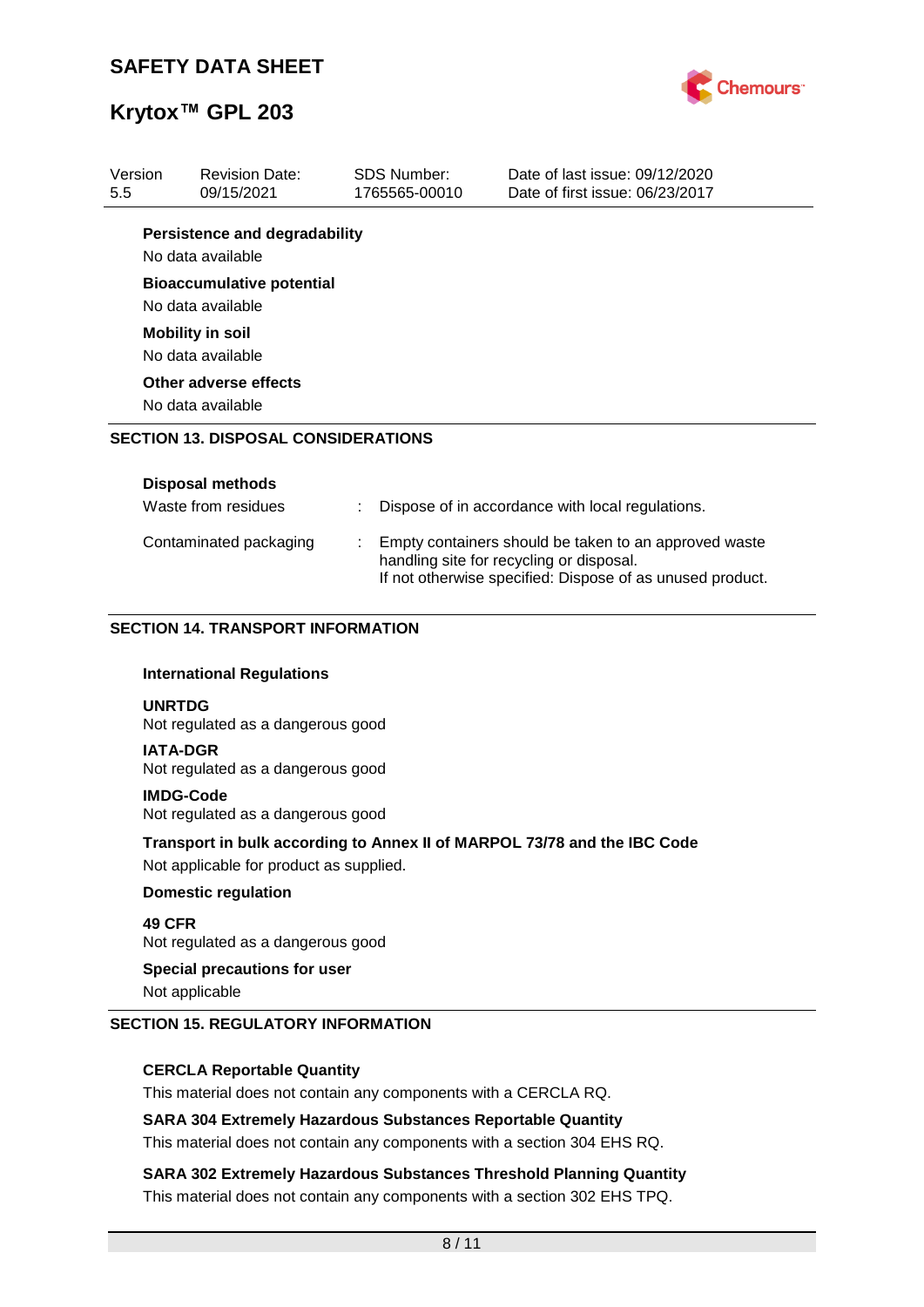

| Version<br>5.5                                                                                                                                                                                                                                                                                                                                                                              | <b>Revision Date:</b><br>09/15/2021 |  | <b>SDS Number:</b><br>1765565-00010 | Date of last issue: 09/12/2020<br>Date of first issue: 06/23/2017                                                                                                                       |  |
|---------------------------------------------------------------------------------------------------------------------------------------------------------------------------------------------------------------------------------------------------------------------------------------------------------------------------------------------------------------------------------------------|-------------------------------------|--|-------------------------------------|-----------------------------------------------------------------------------------------------------------------------------------------------------------------------------------------|--|
|                                                                                                                                                                                                                                                                                                                                                                                             | SARA 311/312 Hazards                |  | No SARA Hazards                     |                                                                                                                                                                                         |  |
| <b>SARA 313</b>                                                                                                                                                                                                                                                                                                                                                                             |                                     |  |                                     | This material does not contain any chemical components with<br>known CAS numbers that exceed the threshold (De Minimis)<br>reporting levels established by SARA Title III, Section 313. |  |
|                                                                                                                                                                                                                                                                                                                                                                                             | <b>US State Regulations</b>         |  |                                     |                                                                                                                                                                                         |  |
| Pennsylvania Right To Know                                                                                                                                                                                                                                                                                                                                                                  |                                     |  |                                     |                                                                                                                                                                                         |  |
|                                                                                                                                                                                                                                                                                                                                                                                             | <b>PFPE</b> fluid<br>Fluoropolymer  |  |                                     | Trade secret<br>Trade secret                                                                                                                                                            |  |
|                                                                                                                                                                                                                                                                                                                                                                                             | <b>California Prop. 65</b>          |  |                                     |                                                                                                                                                                                         |  |
| WARNING: This product can expose you to chemicals including Pentadecafluorooctanoic acid,<br>which is/are known to the State of California to cause birth defects or other reproductive harm.<br>For more information go to www.P65Warnings.ca.gov. Note to User: This product is not made<br>with PFOA nor is PFOA intentionally present in the product; however, it is possible that PFOA |                                     |  |                                     |                                                                                                                                                                                         |  |

may be present as an impurity at background (environmental) levels.

#### **SECTION 16. OTHER INFORMATION**



Krytox™ and any associated logos are trademarks or copyrights of The Chemours Company FC, LLC.

Chemours™ and the Chemours Logo are trademarks of The Chemours Company. Before use read Chemours safety information.

For further information contact the local Chemours office or nominated distributors.

#### **Full text of other abbreviations**

| ACGIH     | : USA. ACGIH Threshold Limit Values (TLV)                   |
|-----------|-------------------------------------------------------------|
| NIOSH REL | : USA. NIOSH Recommended Exposure Limits                    |
| OSHA Z-1  | : USA. Occupational Exposure Limits (OSHA) - Table Z-1 Lim- |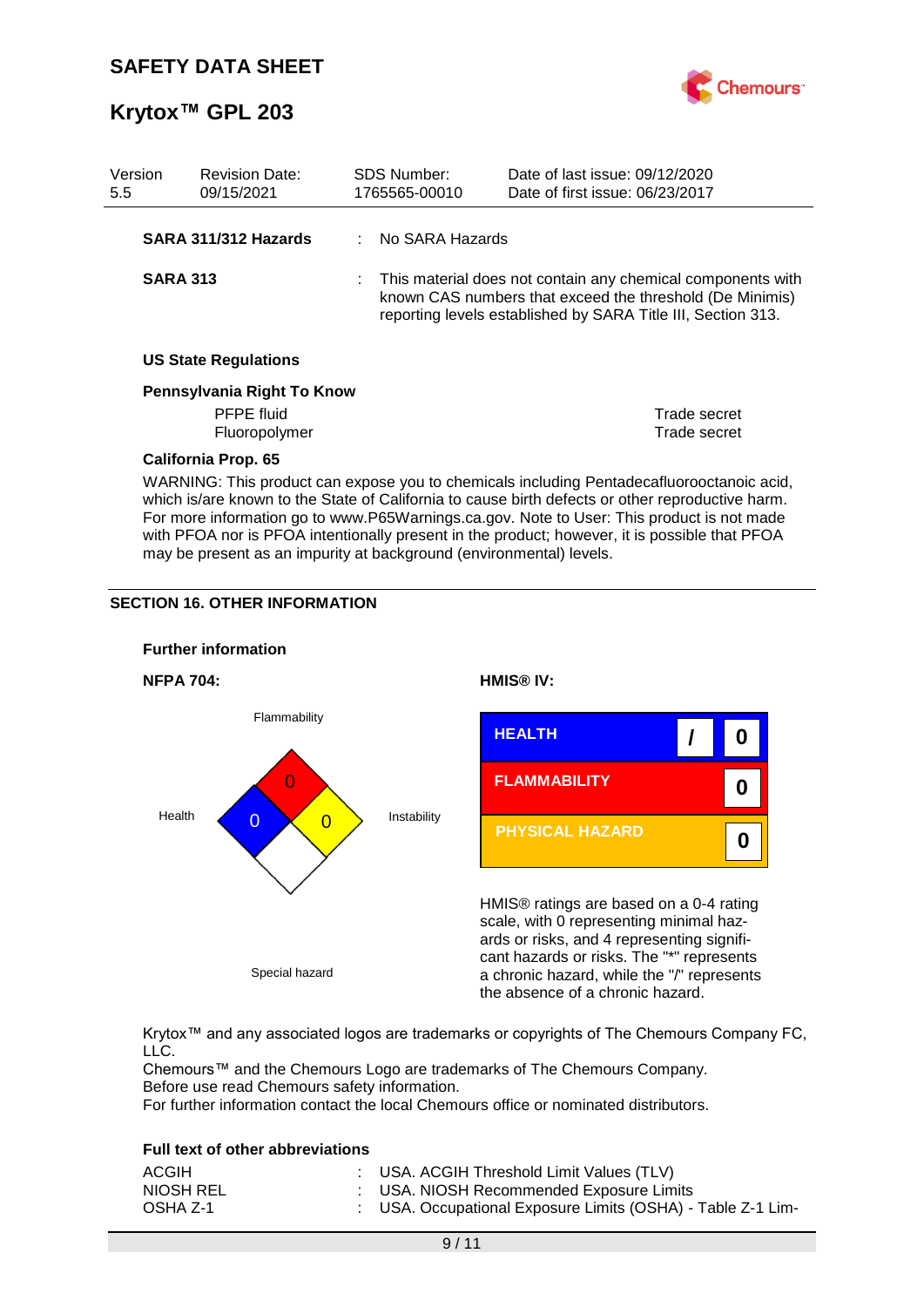

| Version<br>5.5      | <b>Revision Date:</b><br>09/15/2021 | <b>SDS Number:</b><br>1765565-00010                                                         | Date of last issue: 09/12/2020<br>Date of first issue: 06/23/2017                            |  |
|---------------------|-------------------------------------|---------------------------------------------------------------------------------------------|----------------------------------------------------------------------------------------------|--|
|                     |                                     | its for Air Contaminants                                                                    |                                                                                              |  |
| OSHA Z-2            |                                     |                                                                                             | USA. Occupational Exposure Limits (OSHA) - Table Z-2                                         |  |
| ACGIH / TWA         |                                     |                                                                                             | 8-hour, time-weighted average                                                                |  |
| <b>ACGIH / STEL</b> |                                     | Short-term exposure limit                                                                   |                                                                                              |  |
| ACGIH / C           |                                     | Ceiling limit                                                                               |                                                                                              |  |
|                     | NIOSH REL / TWA                     |                                                                                             | Time-weighted average concentration for up to a 10-hour<br>workday during a 40-hour workweek |  |
| NIOSH REL / ST      |                                     | : STEL - 15-minute TWA exposure that should not be exceeded<br>at any time during a workday |                                                                                              |  |
|                     | NIOSH REL / C                       |                                                                                             | Ceiling value not be exceeded at any time.                                                   |  |
|                     | OSHA Z-1 / TWA                      | 8-hour time weighted average                                                                |                                                                                              |  |
|                     | OSHA Z-2 / TWA                      | 8-hour time weighted average                                                                |                                                                                              |  |

AIIC - Australian Inventory of Industrial Chemicals; ASTM - American Society for the Testing of Materials; bw - Body weight; CERCLA - Comprehensive Environmental Response, Compensation, and Liability Act; CMR - Carcinogen, Mutagen or Reproductive Toxicant; DIN - Standard of the German Institute for Standardisation; DOT - Department of Transportation; DSL - Domestic Substances List (Canada); ECx - Concentration associated with x% response; EHS - Extremely Hazardous Substance; ELx - Loading rate associated with x% response; EmS - Emergency Schedule; ENCS - Existing and New Chemical Substances (Japan); ErCx - Concentration associated with x% growth rate response; ERG - Emergency Response Guide; GHS - Globally Harmonized System; GLP - Good Laboratory Practice; HMIS - Hazardous Materials Identification System; IARC - International Agency for Research on Cancer; IATA - International Air Transport Association; IBC - International Code for the Construction and Equipment of Ships carrying Dangerous Chemicals in Bulk; IC50 - Half maximal inhibitory concentration; ICAO - International Civil Aviation Organization; IECSC - Inventory of Existing Chemical Substances in China; IMDG - International Maritime Dangerous Goods; IMO - International Maritime Organization; ISHL - Industrial Safety and Health Law (Japan); ISO - International Organisation for Standardization; KECI - Korea Existing Chemicals Inventory; LC50 - Lethal Concentration to 50 % of a test population; LD50 - Lethal Dose to 50% of a test population (Median Lethal Dose); MARPOL - International Convention for the Prevention of Pollution from Ships; MSHA - Mine Safety and Health Administration; n.o.s. - Not Otherwise Specified; NFPA - National Fire Protection Association; NO(A)EC - No Observed (Adverse) Effect Concentration; NO(A)EL - No Observed (Adverse) Effect Level; NOELR - No Observable Effect Loading Rate; NTP - National Toxicology Program; NZIoC - New Zealand Inventory of Chemicals; OECD - Organization for Economic Co-operation and Development; OPPTS - Office of Chemical Safety and Pollution Prevention; PBT - Persistent, Bioaccumulative and Toxic substance; PICCS - Philippines Inventory of Chemicals and Chemical Substances; (Q)SAR - (Quantitative) Structure Activity Relationship; RCRA - Resource Conservation and Recovery Act; REACH - Regulation (EC) No 1907/2006 of the European Parliament and of the Council concerning the Registration, Evaluation, Authorisation and Restriction of Chemicals; RQ - Reportable Quantity; SADT - Self-Accelerating Decomposition Temperature; SARA - Superfund Amendments and Reauthorization Act; SDS - Safety Data Sheet; TCSI - Taiwan Chemical Substance Inventory; TECI - Thailand Existing Chemicals Inventory; TSCA - Toxic Substances Control Act (United States); UN - United Nations; UNRTDG - United Nations Recommendations on the Transport of Dangerous Goods; vPvB - Very Persistent and Very Bioaccumulative

| Sources of key data used to | Internal technical data, data from raw material SDSs, OECD |
|-----------------------------|------------------------------------------------------------|
| compile the Material Safety | eChem Portal search results and European Chemicals Agen-   |
| Data Sheet                  | cy, http://echa.europa.eu/                                 |

Revision Date : 09/15/2021